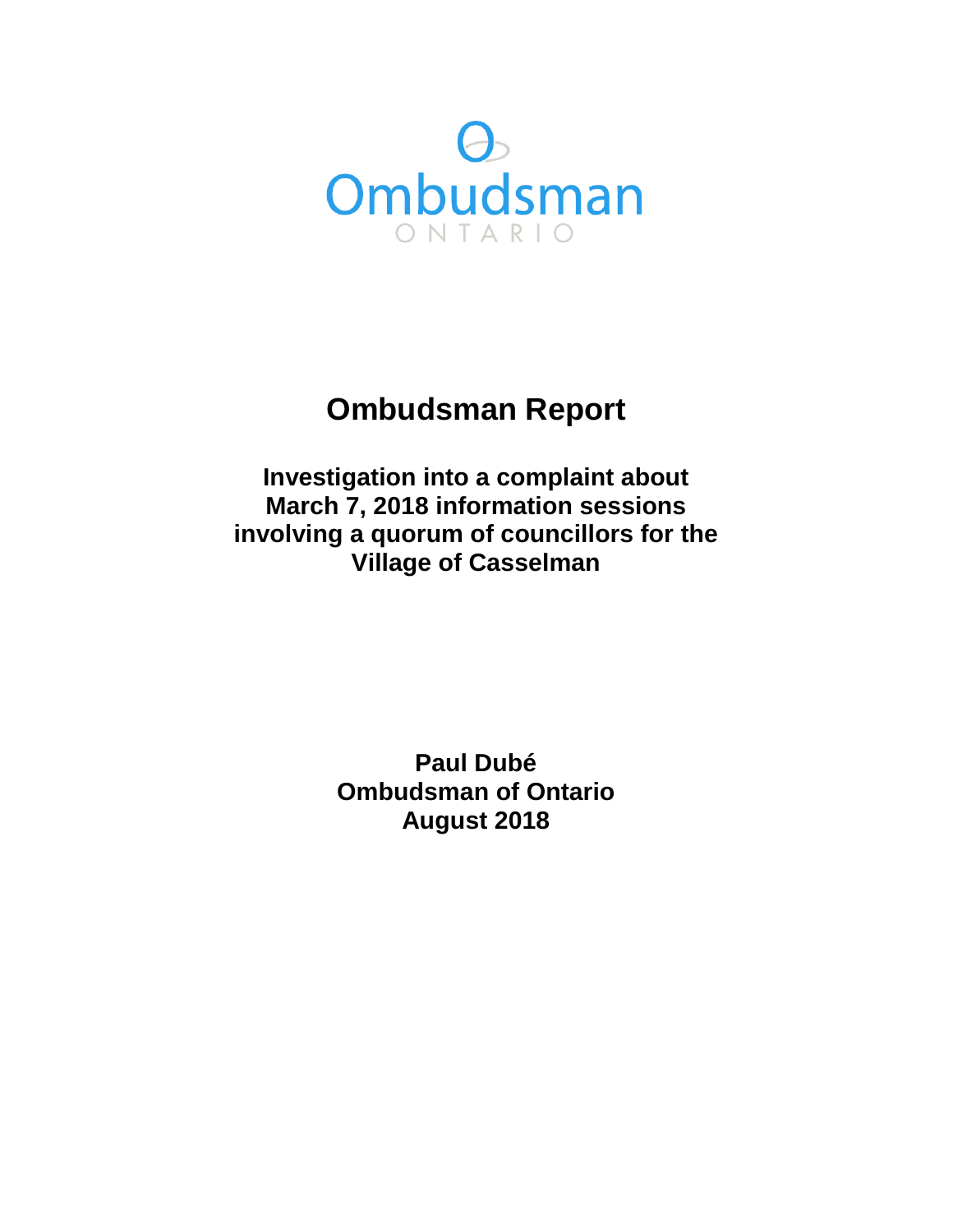#### **Executive Summary**

My Office investigated a complaint about two information sessions on March 7, 2018 attended by a quorum of council for the Village of Casselman. During these sessions, the council members in attendance received information and updates with respect to the business of the municipality. However, my investigation did not uncover evidence that the council members in attendance at the sessions "materially advanced" the business or decision-making of council.

These sessions were therefore not "meetings" under the definition in the *Municipal Act, 2001* that came into force on January 1, 2018. In the interests of openness and transparency, I suggest that council members receive information and updates about the business of the municipality during public meetings of council.

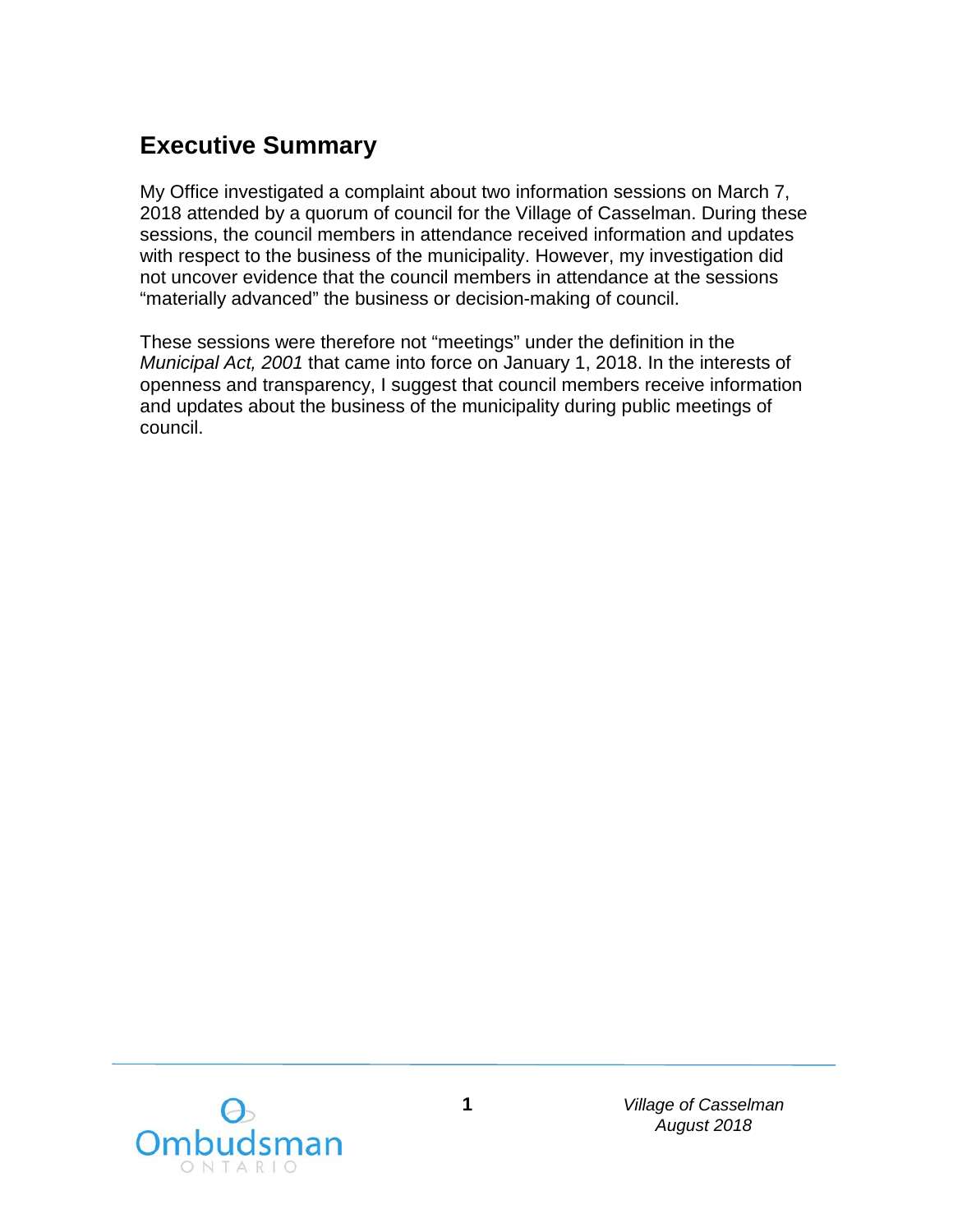# **Complaint**

**1** On March 19, 2018, my Office received a complaint alleging that council for the Village of Casselman violated the open meeting provisions of the *Municipal Act, 2001* when a quorum of council attended two information sessions on March 7, 2018 relating to the business of the municipality.

### **Ombudsman jurisdiction**

- **2** Under the *Municipal Act, 2001,* all meetings of council, local boards, and committees of council must be open to the public, unless they fall within prescribed exceptions.
- **3** As of January 1, 2008, the Act gives citizens the right to request an investigation into whether a municipality has complied with the Act in closing a meeting to the public. Municipalities may appoint their own investigator or use the services of the Ontario Ombudsman. The Act designates the Ombudsman as the default investigator for municipalities that have not appointed their own.
- **4** The Ombudsman is the closed meeting investigator for the Village of Casselman.
- **5** When investigating closed meeting complaints, we consider whether the open meeting requirements of the Act and the municipality's governing procedures have been observed.

### **Investigative process**

- **6** On March 29, 2018, my Office issued a notice in accordance with section 18(1) of the *Ombudsman Act* that we would be investigating this complaint.
- **7** Members of my Office's staff reviewed relevant correspondence and documentation relating to two information sessions that took place on March 7, 2018.
- **8** My Office spoke with the Mayor, the Acting Clerk and the Acting Chief Administrative Officer (CAO). We also interviewed third parties who attended the information sessions.

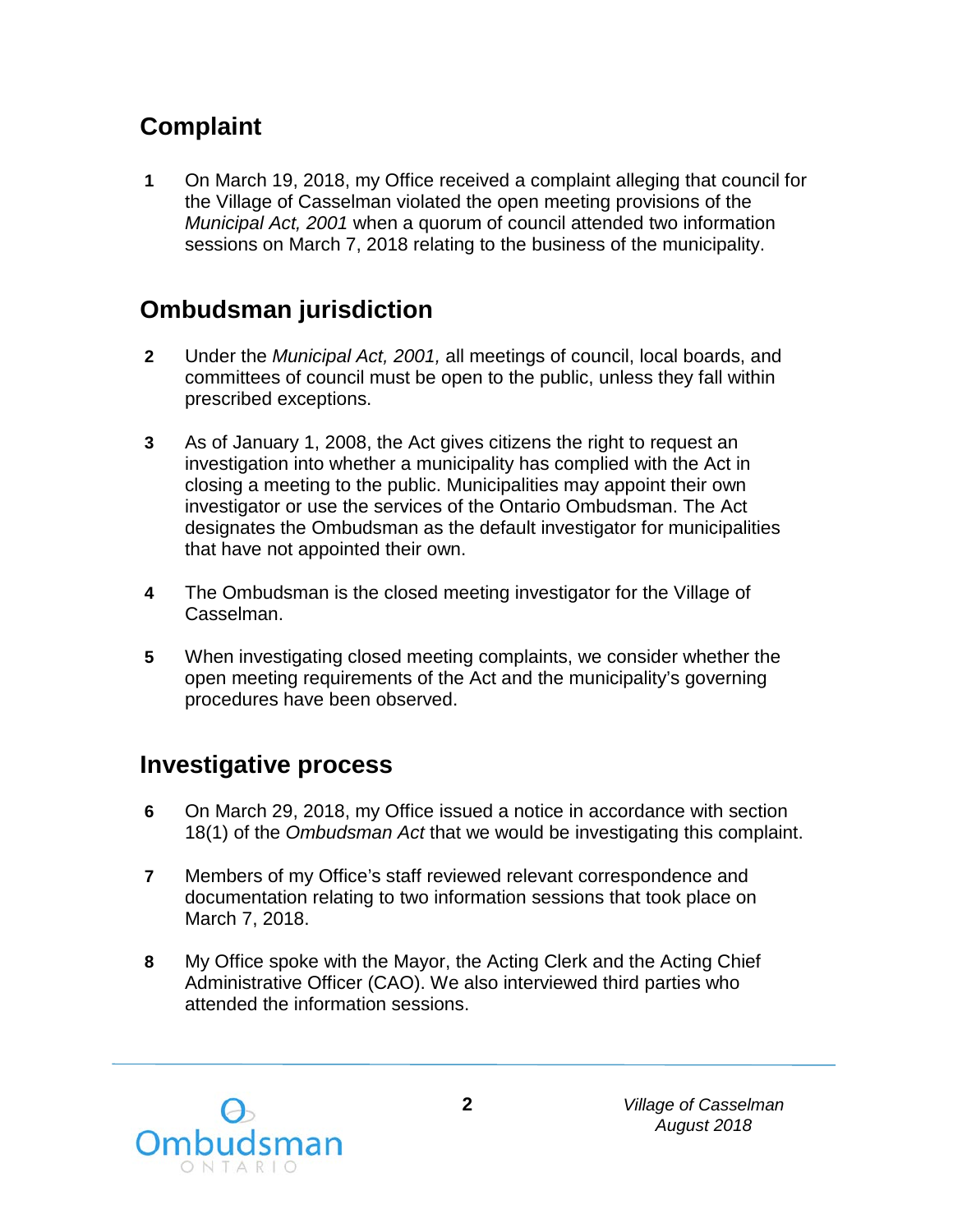#### **Previous complaints**

- **9** My Office previously reviewed five closed meeting complaints about the Village of Casselman.
- **[1](#page-3-0)0** In a June 12, 2013 letter,<sup>1</sup> my Office found that council members did not violate the open meeting provisions of the *Municipal Act, 2001* when they gathered together prior to council meetings on three occasions, as council did not exercise its authority or lay the groundwork to do so during these gatherings. We did note, however, the problems inherent in informal gatherings of council members, in particular when a quorum of council is present.
- **11** A February 2015 report from my Office[2](#page-3-1) found that council members did not violate the Act when the newly elected council met informally for dinner several weeks prior to their swearing-in. However, my Office did find that a written direction to staff signed by a quorum of council in office at the time was an illegal meeting. We noted the problems inherent in serial meetings and recommended that the village cease the practice. We also noted issues with the procedure by-law and recommended that the village specifically provide for notice of regular and special meetings.
- **12** An April 2015 report from my Office<sup>[3](#page-3-2)</sup> found that a gathering of a quorum of council with a group of developers at a local restaurant was, in effect, a closed meeting of council in contravention of the open meeting provisions of the Act. We recommended that the village adopt written guidelines to ensure that council and committee members are educated on and fully understand the open meeting requirements, that council be vigilant in adhering to its obligations under the Act, and that the village amend its procedure by-law to explicitly provide for notice to the public of special meetings.
- **13** In a January 29, 2016 letter,<sup>[4](#page-3-3)</sup> my Office found that council for the village did not violate the open meeting requirements when it discussed a consultant's report in two closed sessions under the personal matters exception.

<span id="page-3-3"></span><span id="page-3-2"></span><span id="page-3-1"></span><sup>4</sup> Letter from Ombudsman of Ontario to Village of Casselman (January 29, 2016), online: <https://www.ombudsman.on.ca/resources/reports-and-case-summaries/municipalmeetings/2016/village-of-casselman>.



<span id="page-3-0"></span> $\overline{a}$ <sup>1</sup> Letter from Ombudsman of Ontario to Village of Casselman (June 12, 2013), online: <https://www.ombudsman.on.ca/resources/reports-and-case-summaries/municipalmeetings/2013/village-of-casselman>.

<sup>2</sup> Casselman (Village of) (Re), 2015 ONOMBUD 7 (CanLII), online: <http://canlii.ca/t/gtp82>.

<sup>3</sup> Casselman (Village of) (Re), 2015 ONOMBUD 14 (CanLII), online: <http://canlii.ca/t/gtp61>.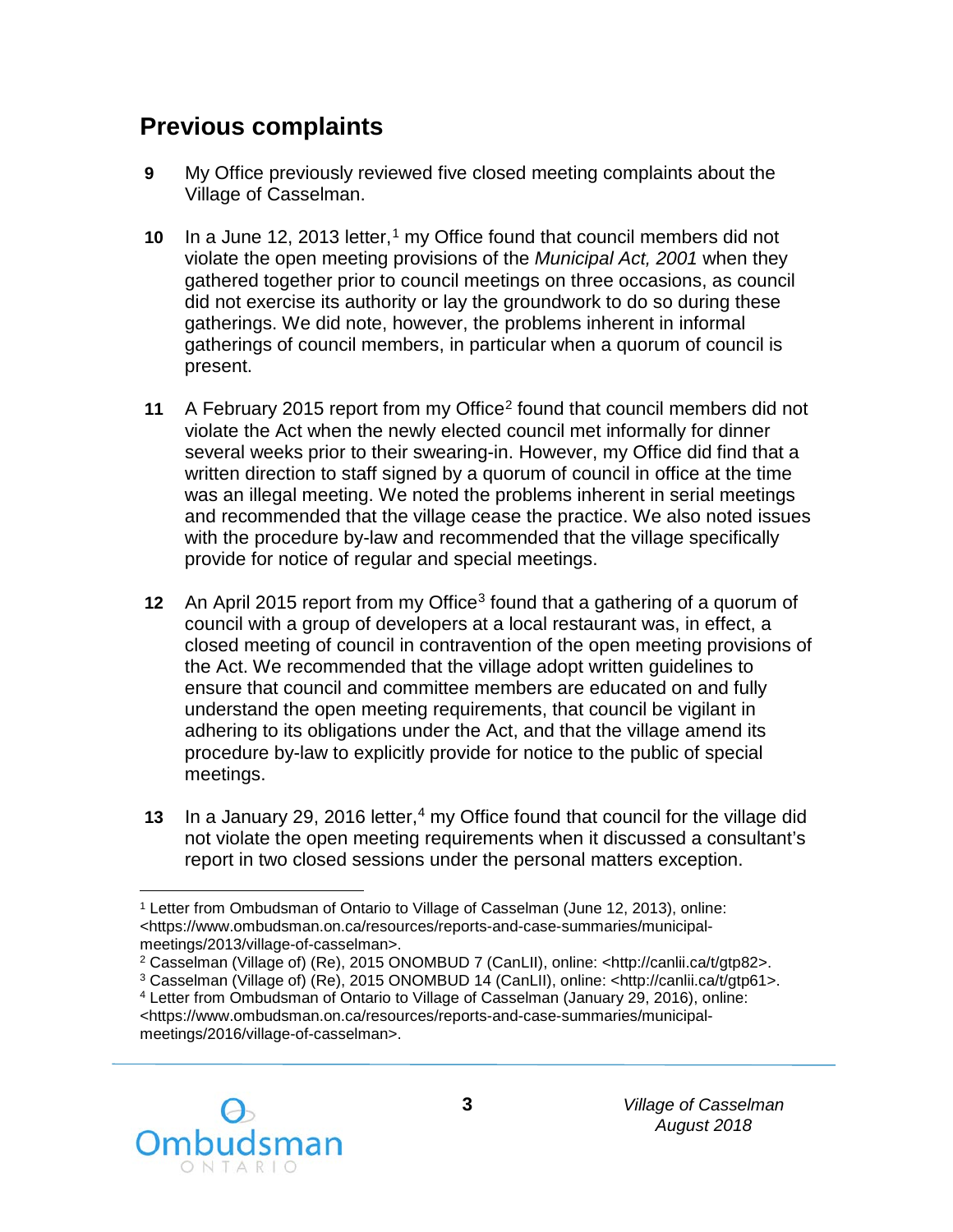However, we made best practice suggestions that the village improve its resolutions to go into closed session and ensure greater consistency in its reporting back in open session.

**14** In a June 2018 report,<sup>[5](#page-4-0)</sup> I found that council for the village did not violate the open meeting rules when it went into closed session to discuss human resources matters on January 8, 2018 and when a quorum of councillors had informal discussions at town hall on January 11, 2018. However, I made best practice suggestions relating to the village's closed meeting procedures.

# **Background**

- **15** Two information sessions took place on March 7, 2018 at Centre Paul-Émile Levesque in Casselman, one in the morning and one in the afternoon.
- **16** The Acting CAO had emailed council members on March 5, 2018 to let them know that representatives from an engineering consulting firm and from a development company would be in town on March 7, 2018 to provide information about their respective ongoing projects. The Acting CAO in her email characterized these sessions as follows: "It's nothing official we're just hearing what they have to say."[6](#page-4-1)

#### Morning information session

**17** The first information session on March 7, 2018 took place at 9:00 a.m. The Acting CAO's March 5, 2018 email said this session was to "discuss the draft additional fees for the northwest bank of the river", referring to the construction of a residential development and sanitary sewage system along the South Nation River.<sup>[7](#page-4-2)</sup> In attendance were representatives from an engineering consulting firm, two staff members, and three out of five members of council (Mayor Conrad Lamadeleine, Councillor Marcel Cléroux and Councillor Daniel Lafleur).

<span id="page-4-2"></span><span id="page-4-1"></span><sup>&</sup>lt;sup>7</sup> Original in French: "... pour discuter de l'ébauche pour les frais aux existant du côte nord-ouest de la rivière."



<span id="page-4-0"></span> $\overline{a}$ <sup>5</sup> Investigation into a complaint about a January 9, 2018 meeting and a January 11, 2018 discussion among councillors for the Village of Casselman (June 2018), online: <https://www.ombudsman.on.ca/resources/reports-and-case-summaries/municipalmeetings/2018/village-of-casselman>.<br><sup>6</sup> Original in French: "Ce n'est rien d'officiel on ne fait que voir ce qu'ils proposent."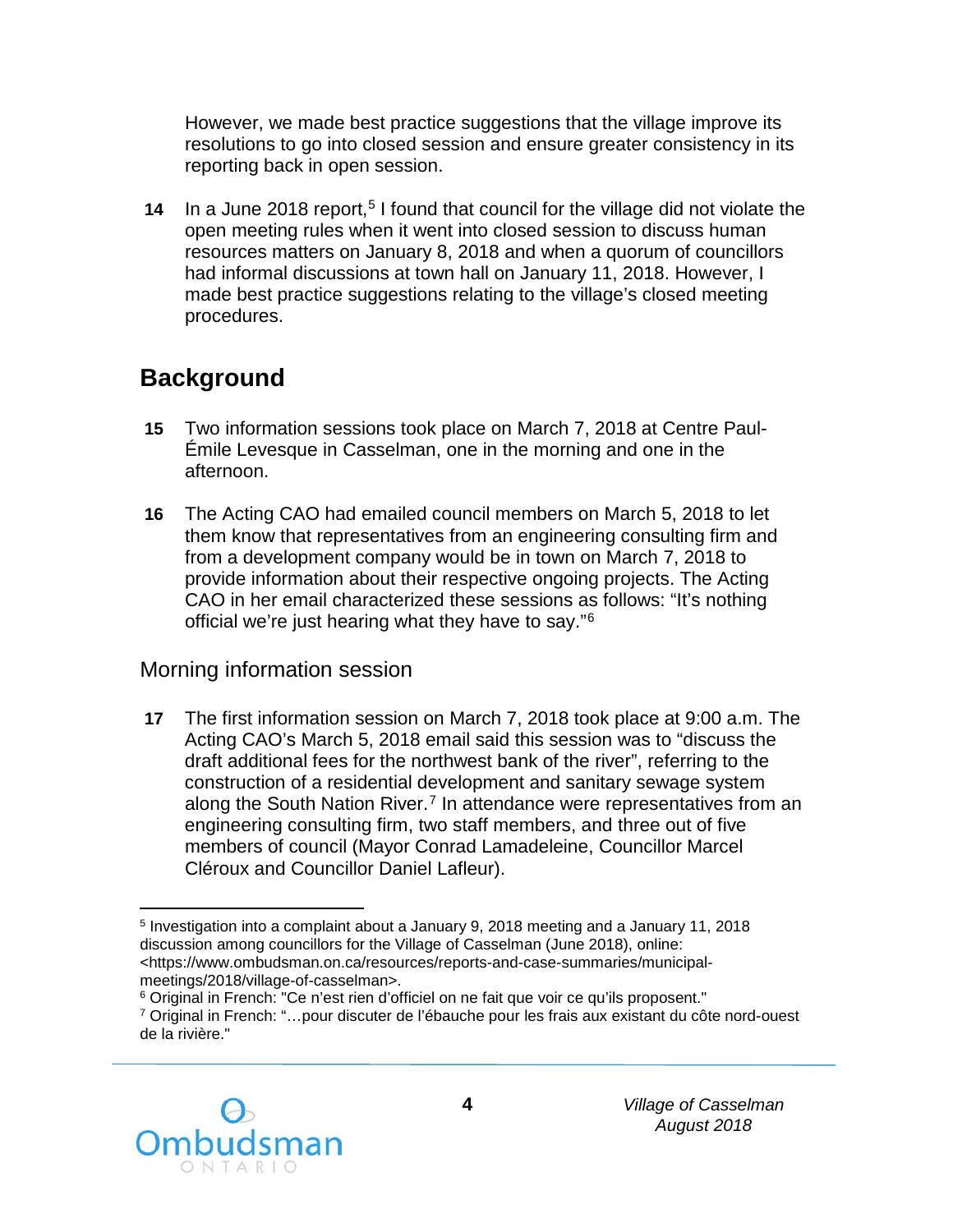- **18** According to the engineering consultant, the information session was set up by the Acting CAO to share information with the Village about a development charges and sewer charges study.<sup>[8](#page-5-0)</sup> Council had commissioned the study in early 2017. During the information session, the engineering consultant provided a status update on the study and explained the *Development Charges Act* process.
- **19** Under the *Development Charges Act*, municipal councils are required to complete a development charges study prior to passing a development charges by-law. The study must be made available for public consultation for at least 60 days prior to the passing of a development charge by-law.
- **20** The Mayor and the engineering firm's representative both stated that there was no discussion among the members of council who attended the information session, and no decisions were made. The engineering firm's representative did most of the talking and explained the methodology of the study. He stated that the members of council in attendance wanted to understand the math and the approval process. According to the engineering consultant, it is not uncommon for elected officials to attend such information sessions.
- **21** The documentation for this information session consisted of complex tables of calculations setting out the math behind the study.

#### Afternoon information session

- **22** The second information session on March 7, 2018 took place at 1:30 p.m. The Acting CAO's March 5, 2018 email said this session was to "discuss the completion of the subdivision."[9](#page-5-1) In attendance were representatives from a development company, two staff members, and the same three councillors.
- **23** According to a representative from the development company who attended the information session, it was set up by the Acting CAO to provide an update to the Village about an ongoing residential development project. The project had been underway for several years. During the information session, the developer explained the expected timelines for the completion of the project.

<span id="page-5-1"></span><span id="page-5-0"></span><sup>9</sup> Original in French: "…pour discuter sur l'achèvement de la subdivision."



 $\overline{a}$ <sup>8</sup> Development charges are fees collected from developers to help pay for infrastructure required to provide municipal services to a new development. Sewer charges are collected from property owners who benefit from wastewater infrastructure.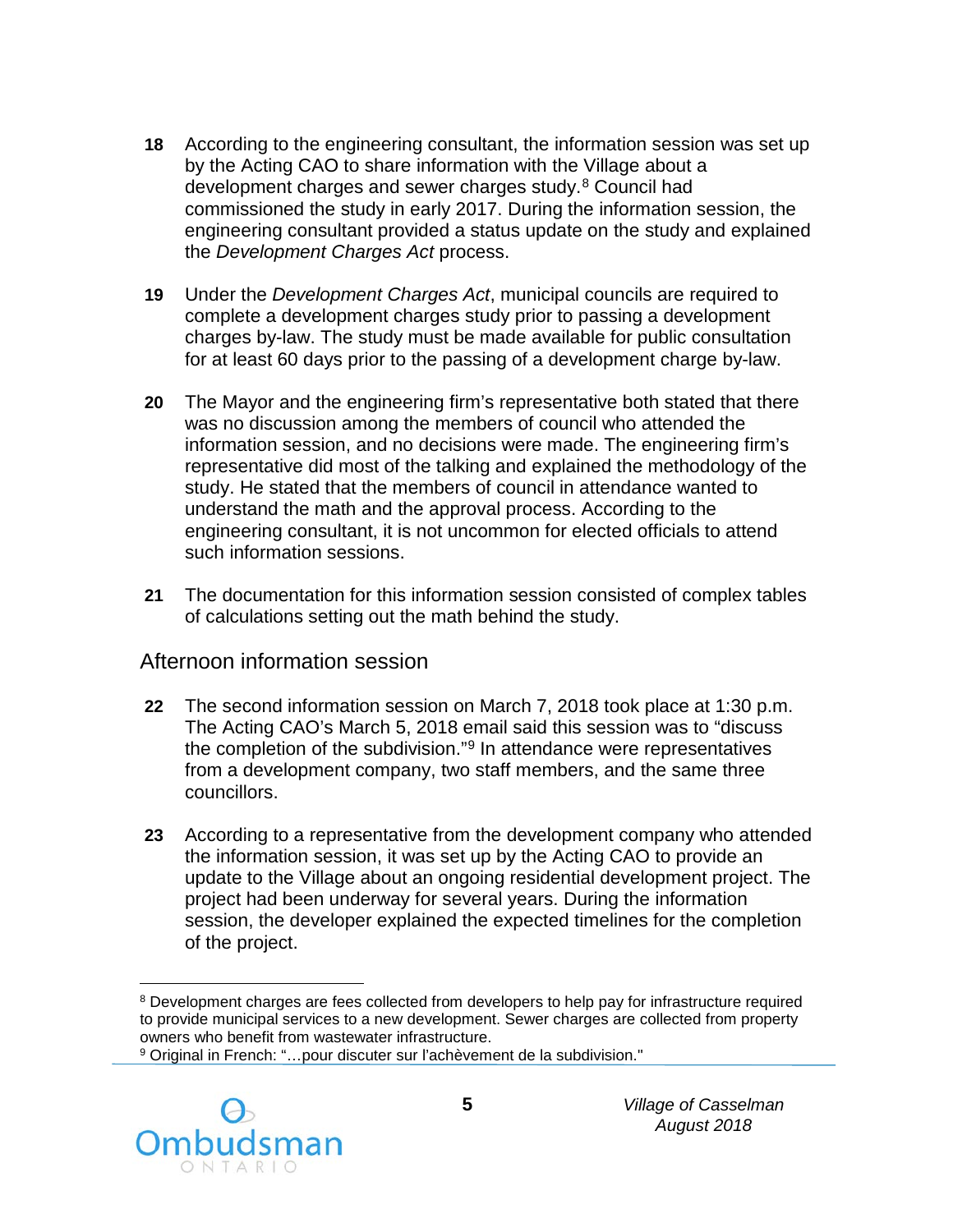- **24** The Mayor and the developer both stated that there was no discussion among the members of council who attended the information session, and no decisions were made. The meeting was simply to provide an update on the progress of construction. According to the developer, it is not uncommon for elected officials to attend update sessions, while technical meetings and information are shared directly with staff.
- **25** There was no documentation related to this information session.

# **Analysis**

**26** On May 30, 2017, the *Modernizing Ontario's Municipal Legislation Act, 2017* – also known as Bill 68 – received Royal Assent.[10](#page-6-0) Among other matters, a new definition of "meeting" was enacted at section 238(1) of the *Municipal Act, 2001*. The new definition, which came into force on January 1, 2018, is as follows:

> "meeting" means any regular, special or other meeting of a council, of a local board or of a committee of either of them, where,

(a) a quorum of members is present, and

(b) members discuss or otherwise deal with any matter in a way that materially advances the business or decision-making of the council, local board or committee.

- **27** This complaint presents the first opportunity for me to interpret this new definition of "meeting". Following the framework for statutory interpretation set out by the Supreme Court of Canada,<sup>[11](#page-6-1)</sup> the word "meeting" must be understood not only in its ordinary sense, but also according to the way it is used and in light of the objectives of open meeting legislation.
- **28** Throughout my Office's open meeting investigations, quorum has been an important factor in determining whether a meeting has occurred. This part of the definition generally speaks for itself.<sup>[12](#page-6-2)</sup>

<span id="page-6-2"></span><span id="page-6-1"></span><span id="page-6-0"></span><sup>&</sup>lt;sup>12</sup> Section 237 of the Act defines "guorum". Other provisions of the Act refine this definition, for example with respect to electronic participation in meetings (s 238(3.1)).



 $\overline{a}$ 

<sup>&</sup>lt;sup>10</sup> S.O. 2017, c. 10.<br><sup>11</sup> Bell Express Vu Limited Partnership v. Rex, 2002 SCC 42 at para 26.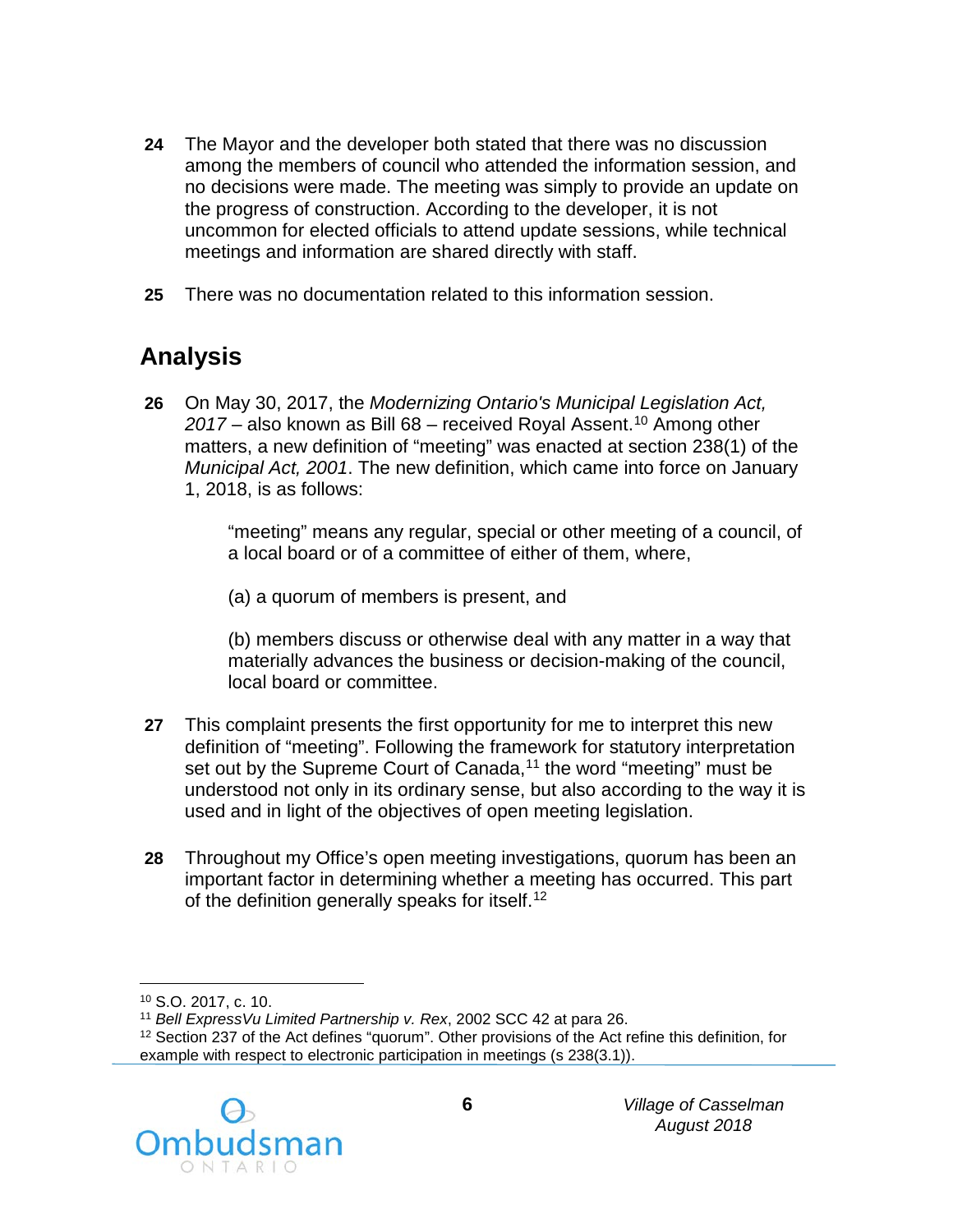- **29** However, the expression "materially advances the business or decisionmaking of council" requires particular attention. To assist me in my interpretation, I have looked to legislative debates and committee hearings, and relevant case law. I have also drawn on previous closed meeting investigator reports where relevant.
- **30** My analysis, set out below, leads me to conclude that the interpretation of "materially advances" involves considering the extent to which the discussions at issue moved forward the business of the municipality, based on factual indicators.
- **31** Discussions, debates or decisions that are intended to lead to specific outcomes or to persuade decision-makers one way or another are likely to "materially advance" the business or decision-making of a council, committee or local board. Mere receipt or exchange of information is unlikely to "materially advance" business or decision-making, as long as there is no attempt to discuss or debate that information as it relates to a specific matter that is or will be before a council, committee or local board.

Interpreting "materially advances"

- **32** The legislative debates and committee hearings around Bill 68 indicate that the intention of the new definition of "meeting" was to "provide greater clarity and help ensure that a simple coffee chat between two councillors is not considered a meeting requiring public scrutiny."[13](#page-7-0)
- **33** While the legislative intent behind the new definition was to avoid capturing informal discussions among a handful of councillors, the debate in the Legislature and submissions made to Standing Committee indicate that the definition – in particular the meaning of the term "materially advances" – remains somewhat unclear.
- **34** Despite the apparent lack of a clear English interpretation of "materially advances", the French definition of "meeting" in the Act provides a better idea of what the legislature intended. The French version of the Act translates "materially advances" as "qui fait avancer de façon importante". This can be readily translated as "significantly advances".

<span id="page-7-0"></span> $\overline{a}$ <sup>13</sup> Bill Mauro, then-Minister of Municipal Affairs, Bill 68 – Second Reading Debate – November 29, 2016. See also: Dipika Damerla, then-Minister of Seniors Affairs, Bill 68 – Second Reading Debate – March 8, 2017.

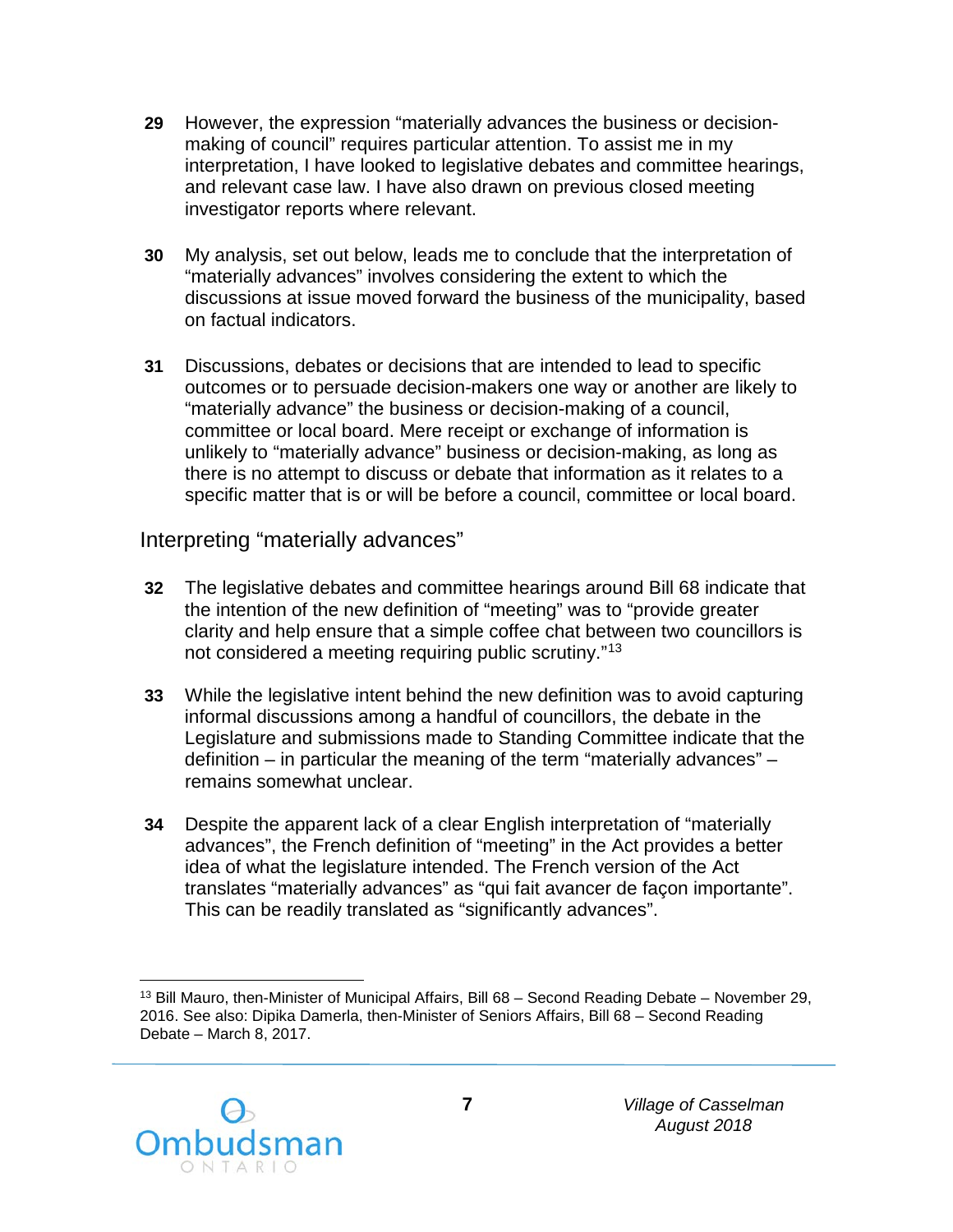- **35** Interpreting "materially advances" as "significantly advances" is consistent with court decisions addressing procedural and evidentiary matters, which often speak to whether or not something "materially advances" a proceeding, argument, or cause of action.[14](#page-8-0)
- **36** Applying this interpretation of "materially advances" requires determining what does and does not in fact significantly move the business or decisionmaking of council forward.
- **37** Prior to January 1, 2018, my Office and other closed meeting investigators had considered the concept of "materially advances" mostly in the context of informal gatherings of councils and with respect to the education or training exception to the open meeting rules at section  $239(3.1)$  of the Act.<sup>[15](#page-8-1)</sup> The education or training exception uses language similar to the new definition of "meeting":

A meeting of a council or local board or of a committee of either of them may be closed to the public if the following conditions are both satisfied:

1. The meeting is held for the purpose of educating or training the members.

2. At the meeting, no member discusses or otherwise deals with any matter in a way that materially advances the business or decisionmaking of the council, local board or committee.

**38** The various interpretations by closed meeting investigators of what does and does not constitute a meeting in those investigations were drawn from

<http://www.agavel.com/wp-content/uploads/2013/09/Brock-Township-Investigation-Report-Sep-2015.docx>; Russell (Township of) (Re), 2016 ONOMBUD 1 (CanLII), <http://canlii.ca/t/gt6qg>; Brockville (City of), 2016 ONOMBUD 12 (CanLII), <http://canlii.ca/t/h2ssr>.



<span id="page-8-0"></span> $\overline{a}$ <sup>14</sup> See, for example: *Muckpaloo v. Mackay*, 2002 NWTSC 12 at paras 16-24; *Boland v Carew*, 2018 ABQB 317 at para 13.

<span id="page-8-1"></span><sup>15</sup> At least a dozen closed meeting investigations addressed these issues. See, for example: Local Authority Services, Report to the Corporation of the County of Essex (September 2009), <http://www.agavel.com/wp-

content/uploads/2013/09/Essex\_County\_Report\_Sep\_18\_Final.doc>; Lorne Sossin, Open Meeting Investigation: Request to Investigate 2008-2009 Budget Committee Process (February 2010), <https://www.toronto.ca/legdocs/mmis/2010/ex/bgrd/backgroundfile-29004.pdf>; Local Authority Services, Report to the Corporation of the Municipality of French River (March 2011), <http://www.agavel.com/wp-

content/uploads/2013/09/French\_River\_Report\_Final\_08\_07\_11.docx>; Local Authority Services, Report to the Corporation of the Township of Brock (September 2015),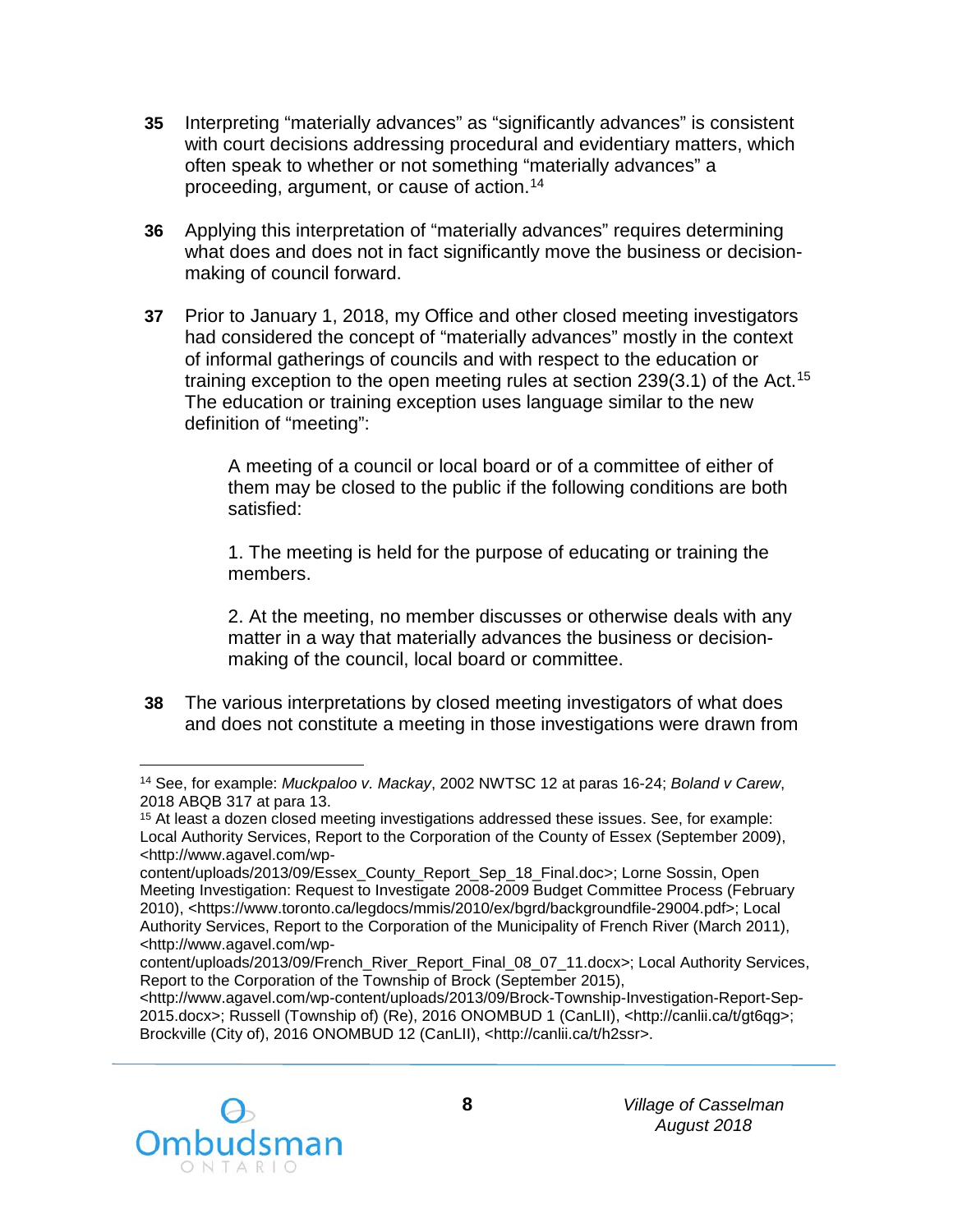a line of court decisions dealing with meetings of local public bodies: *Vanderkloet et al v Leeds & Grenville County Board of Education*; [16](#page-9-0) *Southam Inc. v Hamilton Wentworth (Regional Municipality) Economic Development Committee*; [17](#page-9-1) *Southam Inc. v. Ottawa (City) Council*; [18](#page-9-2) *Yellowknife Property Owners Assn. v. Yellowknife (City of)*; [19](#page-9-3) *Aitken v. Lambton Kent District School Board*; [20](#page-9-4) and, *3714683 Canada Inc. v. Parry Sound (Town)*. [21](#page-9-5)

- **39** For example, the decisions in *Hamilton-Wentworth* and *Ottawa*, discussed together in *Yellowknife*, provide indicators as to the content of "materially advance". *Hamilton-Wentworth* speaks to "any gathering to which all members of the committee are invited to discuss matters within their jurisdiction". *Ottawa* speaks to "a function at which matters which would ordinarily form the basis of Council's business are dealt with in such a way as to move them materially along the way in the overall spectrum of a Council decision."
- **40** The prior closed meeting investigations and the open meeting court decisions provide factual indicators of the content of "materially advances". For example, updates on recent activities and mere communication of information are not as likely to be considered as materially advancing business or decision-making.
- **41** However, a council, committee or local board is likely to be materially advancing its business or decision-making – and therefore be subject to the open meeting requirements of the *Municipal Act, 2001* – when, for example, it votes, reaches an agreement, provides direction or input to staff, or discusses or debates a proposal, course of action, or strategy.

Application to the information sessions

- **42** Three members of council were present at each of the information sessions on March 7, 2018. This constitutes a quorum of council for the Village of Casselman.
- **43** However, my investigation did not uncover any evidence that the members of council who attended the two information sessions on March 7, 2018 materially advanced the business or decision-making of council.

 $\overline{a}$ 

<span id="page-9-5"></span><span id="page-9-4"></span><span id="page-9-3"></span><span id="page-9-2"></span><span id="page-9-1"></span><sup>21</sup> 2004 CanLII 47775 (ON SC).



*Village of Casselman August 2018*

<span id="page-9-0"></span><sup>16</sup> 1985 CanLII 1976 (ON CA).

<sup>17</sup> 1988 CanLII 4709 (ON CA).

<sup>18 1991</sup> CanLII 7044 (ON Div Ct).

<sup>19</sup> 1998 CanLII 6961 (NWT SC).

<sup>20</sup> 2002 CarswellOnt 2577 (ON Div Ct).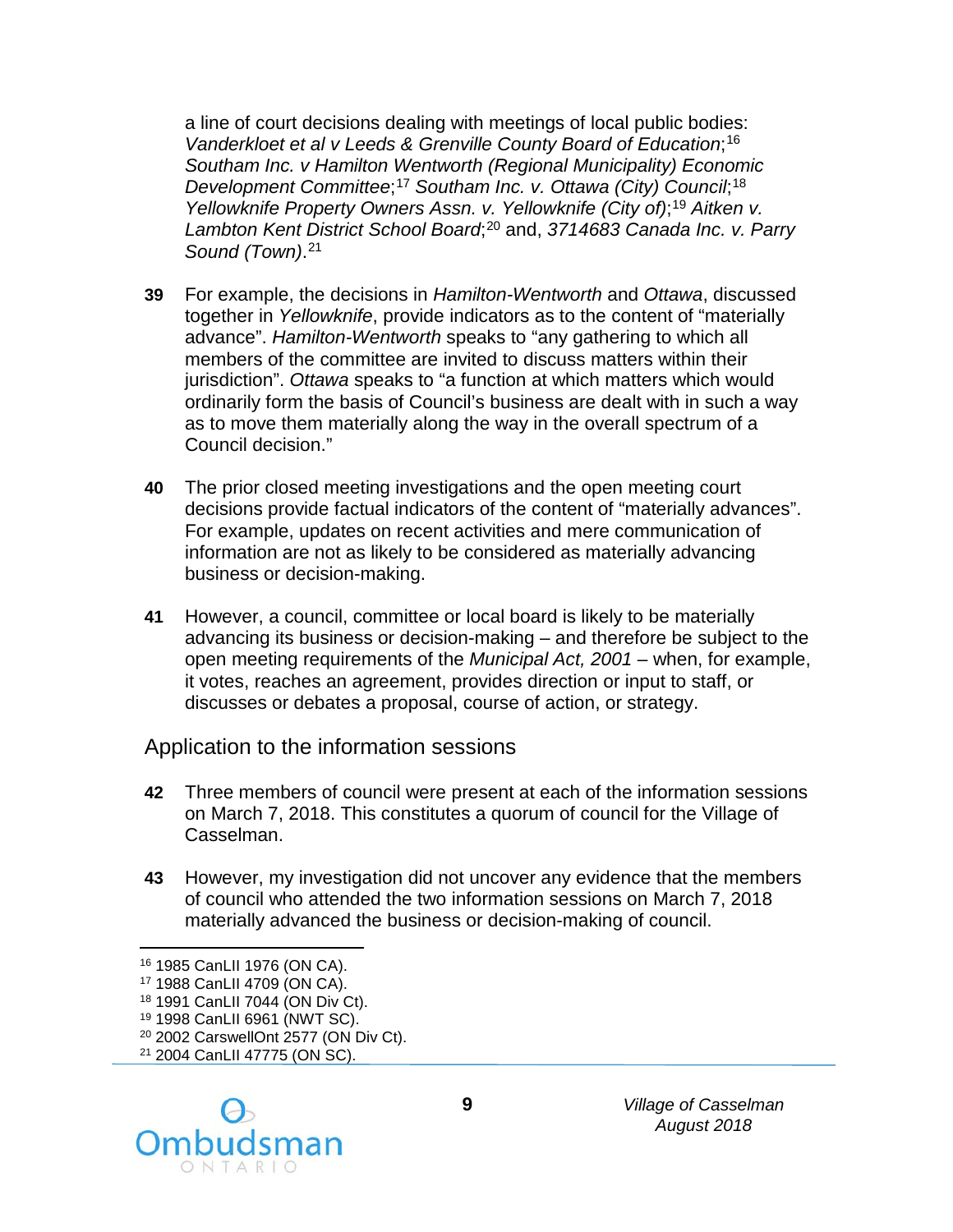- **44** The morning's development charges session was informative in nature. The study had been commissioned by council in 2017. Council members did not have any input into the study. A new development charges by-law would only come before council upon the conclusion of the statutory public consultation process set out in the *Development Charges Act*. This process had not yet begun at the time of the March 7, 2018 meeting.<sup>[22](#page-10-0)</sup> The council members in attendance did not discuss or debate the study, or make any decisions with respect to development charges.
- **45** This case can be distinguished from the situation described by Local Authority Services in its report into the Township of Madawaska Valley.<sup>[23](#page-10-1)</sup> In that case, council went into closed session for three hours to discuss a development charges study report. While the investigator found that there was an education component involving the purpose and process of development charges, the bulk of the in camera session was to hear the findings of the study and to outline specific options available to the municipality. The investigator found that council members debated the options and encouraged other members to support particular positions, which ran afoul of the "education or training" exception that council had invoked to close the meeting. Other elements of the meeting could have been properly discussed in closed session under other exceptions.
- **46** In this case, there is no indication that the council members discussed options with respect to development charges. They only received information about the methodology of the report and about the statutory process under the *Development Charges Act*.
- **47** The afternoon's residential development update session was also informative in nature. Council's decision to proceed with the development preceded the meeting by several years. The council members in attendance did not discuss or debate the development project, or make any decisions with respect to the project.

<span id="page-10-1"></span>content/uploads/2013/09/Madawaska\_Valley\_2013.doc>.



<span id="page-10-0"></span> $\overline{a}$  $22$  The engineer's development charges report appears to have been made public on April 20, 2018: <http://en.casselman.ca/UserFiles/Servers/Server\_4754354/File/Casselman%20W-S%20Background%20Studyfin.pdf>.

<sup>23</sup> Local Authority Services, *Report to the Corporation of the Township of Madawaska Valley* (June 2013), <http://www.agavel.com/wp-